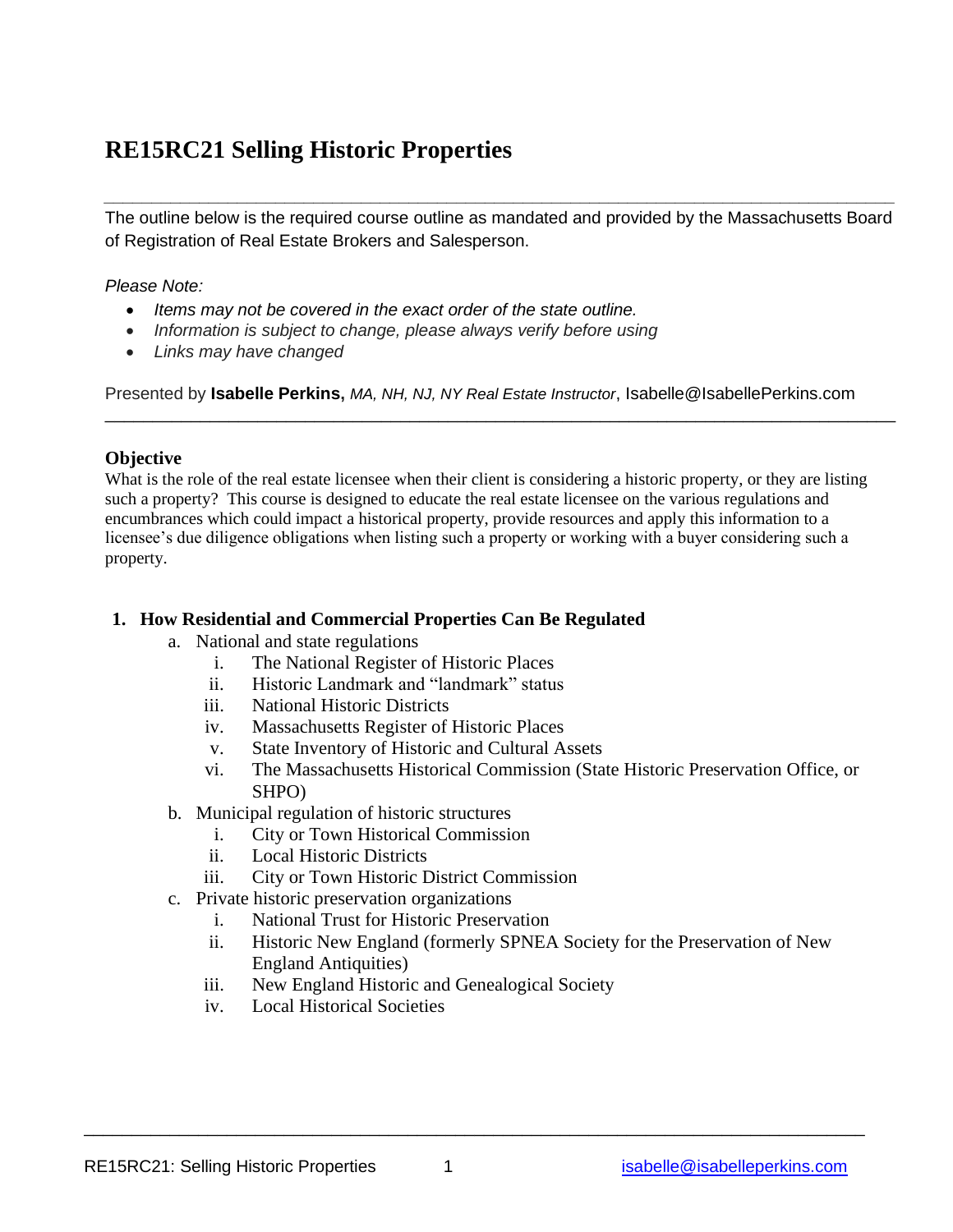## **2. Significance of the National Register of Historic Places**

- a. Background information on the National Register of Historic Places
	- i. Authorized under the National Historic Preservation Act of 1966
	- ii. Administered by the National Park Service
	- iii. Massachusetts Historical Commission is linked to National Register
	- iv. Nomination approved or denied by the National Park Service
- b. What is required to be considered a historic place?

Five categories of properties, must meet at least one of four criteria:

- i. **Event**: The property must make a contribution to the major pattern of American history.
- ii. **Person**: It is associated with a significant person or people of the American past.
- iii. **Design/Construction**: Distinctive characteristics, such as architecture and construction methods,
- iv. **Information Potential**: Property may provide information or have educational value
- c. Significance of being listed
	- i. Listing a property on the National Register imposes no blanket restrictions on private property owners, except protection if federal money is involved (direct grants, not FHA or VA loans)
	- ii. Mostly "an honorary status with some federal financial incentives"
	- iii. National Register standards are used by other organizations to judge preservation worthiness
	- iv. Register is "official" list of cultural resources across America deemed worthy of preservation
	- v. The Register is acknowledgment by the government of historic value of a property
	- vi. Section 106 of the National Historic Preservation Act requires review of impacts if federal money or a federal permitting process is involved
	- vii. State funding or state permitting triggers a review by the Massachusetts Historical **Commission**
	- viii. Local permitting does not require MHC review
	- ix. National Register properties may be subject to stricter regulations of a Local Historic **District**
	- x. If owner objects to listing on the Register, the State Historic Preservation Office may declare a property a Historic Building – "Any building or structure which has been certified … to meet eligibility requirements for individual listing on the National Register of Historic Places."
- d. Benefits to listing on the National Register
	- i. Recognition of significance
	- ii. Tax incentives for renovation of income-producing properties
	- iii. Limited protection from governmental projects
	- iv. Grants and funding opportunities, mostly to non-profits and municipalities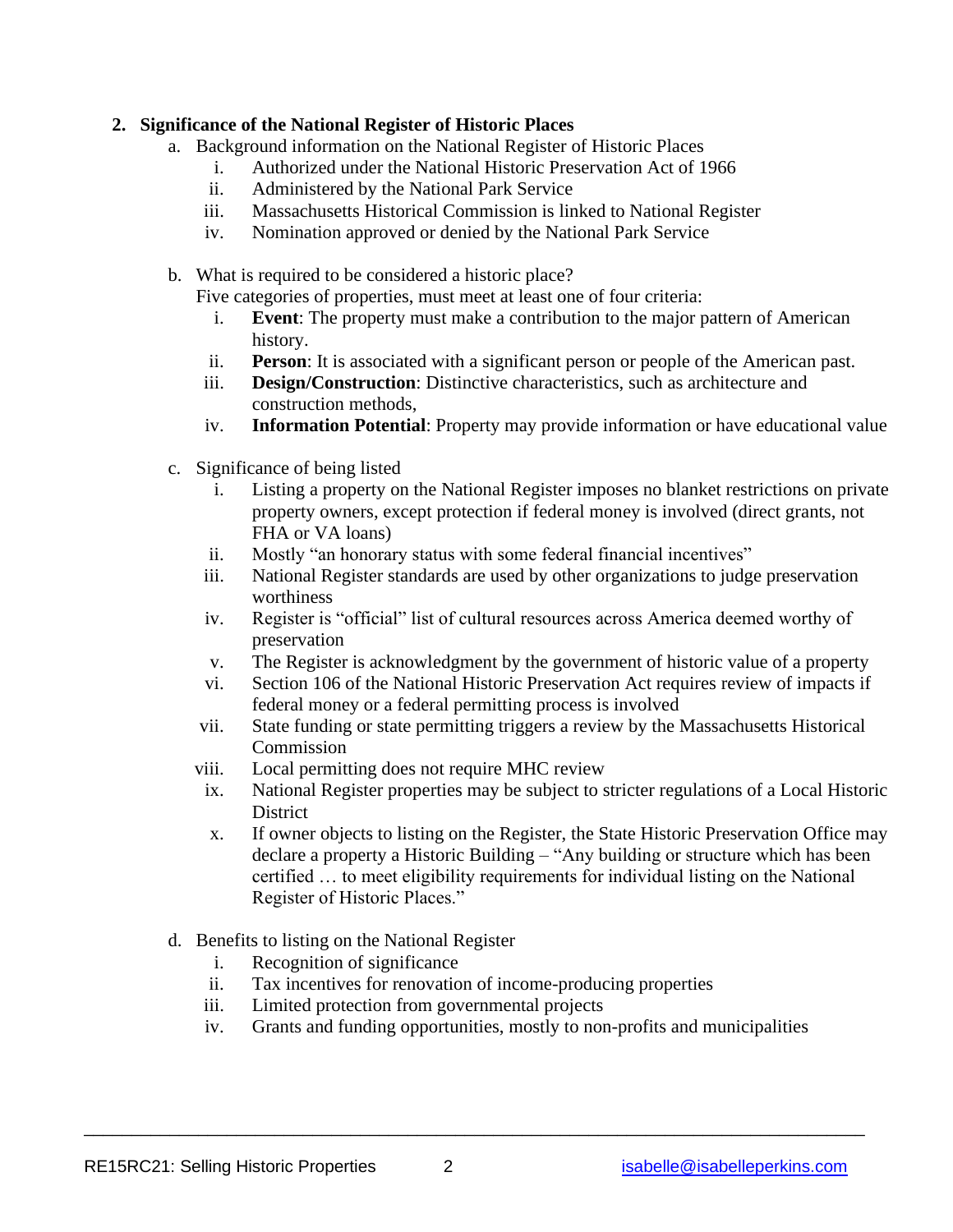- e. Massachusetts Register of Historic Places
	- i. Listing on the National Register automatically includes placement on the State Register
	- ii. More than 60,000 properties
	- iii. Published once a year by the Massachusetts Historical Commission

## **3. How Local Historic Districts Can Affect Property Use and Values**

- a. Local Districts are potentially the most restrictive designations affecting use, alteration and sales
	- i. Historic District Commissions have jurisdiction over the exterior look of properties within the district, demolition of buildings, new construction and additions
	- ii. Some work that does not require a building permit may require a certificate from the Historic District Commission
- b. Local Historic Districts enabled under Chapter 40C of the Massachusetts General Laws
	- i. Districts are established by a 2/3 vote of town meeting or city council, governed by a separate Historic District Commission, whose members are appointed by the selectmen or city council
	- ii. Boundaries must be established in enabling legislation
	- iii. Property owners cannot "opt out" of inclusion
	- iv. No requirement that any property within the district be listed on the National or State Registers
	- v. District guidelines apply to *all* properties within the district
	- vi. Bylaw may provide for an appeal of decisions to a regional planning agency or to Superior Court
		- Certificate of Appropriateness
		- Certificate of Non-Applicability
		- Certificate of Hardship
- c. Advantages of Local Historic Districts
	- i. Stability of property values
	- ii. Predictability of adjacent development
	- iii. Availability of renovation assistance
	- iv. Local decision-making
- d. Disadvantages of Local Historic Districts
	- i. Restrictions on future development
	- ii. Regulations are subject to change
	- iii. May be more restrictive than national designations
	- iv. Decision-makers may not be experts in the field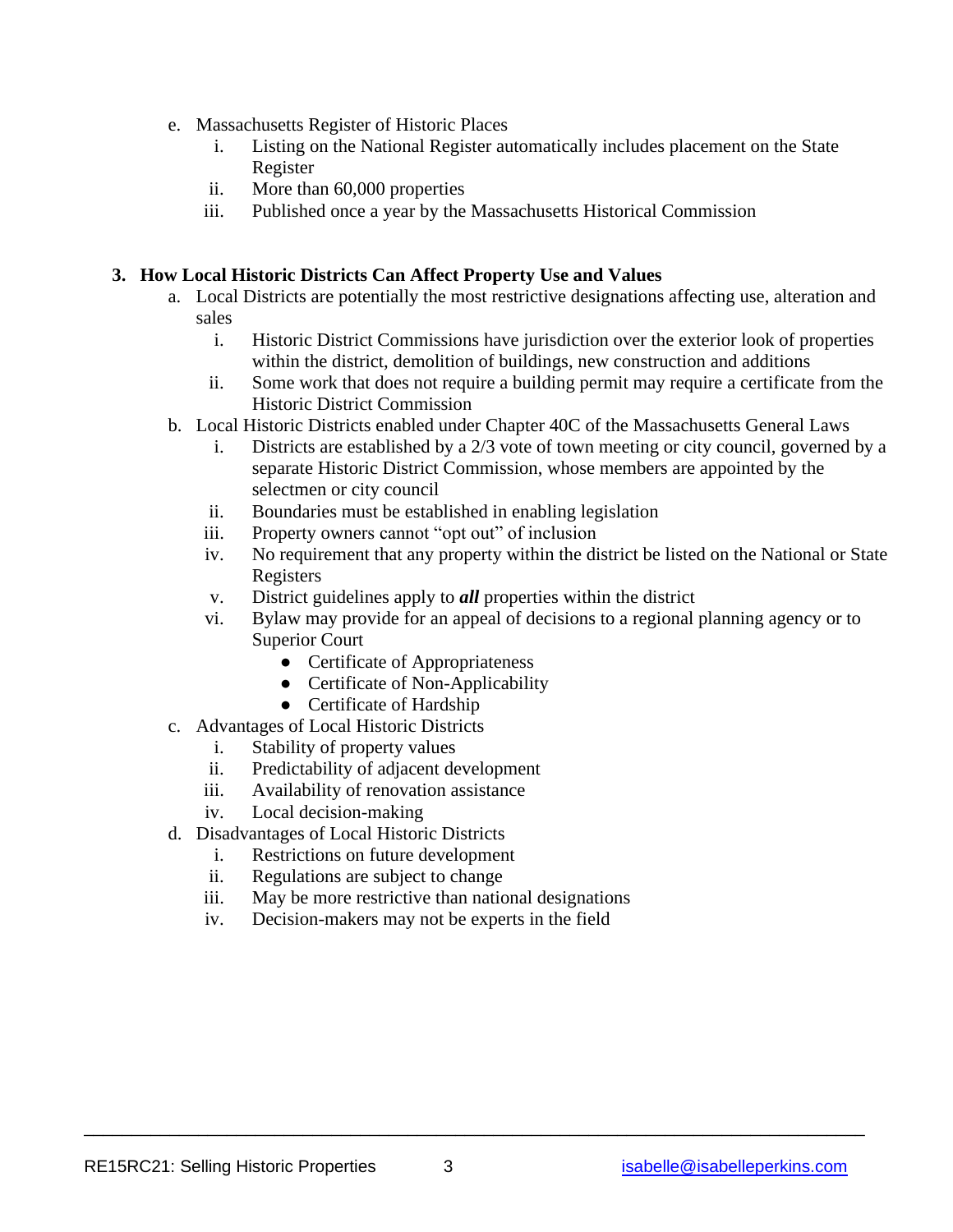## **4. Other preservation methods**

- a. Preservation Easements
	- i. Similar to a conservation easement; usually purchased by or gifted to a non-profit or a government entity
	- ii. May prohibit physical changes, alteration of building use, and uses not historically appropriate
	- iii. May be used to protect historic vistas, rural land, stone walls
	- iv. Recorded at the Registry of Deeds as an encumbrance
	- v. May impact the resale value of the property
- b. Demolition Delay Bylaws
	- i. Approximately 92 communities have adopted bylaws to delay demolition of historic properties
	- ii. Public or private buildings. Owner cannot object
	- iii. Provide a window in which preservation alternatives must be explored
	- iv. Local Historical Commission holds hearing and votes whether to delay
	- v. Can be enacted in a city or town without a Historic District
	- vi. Delay period can be as little as 21 days; most delays are for 3, 6, or 12 months
- c. Application of other laws and regulations to historic structures
	- i. Building code has exemptions for "Historic Buildings," House Museums or Preserved Buildings
	- ii. Other laws remain in effect: Zoning, Lead Paint, State Sanitary Code, Title 5, Americans With Disabilities Act (applies to public buildings), Wetlands Protection Act

### **5. Tax Incentives**

- a. Massachusetts Historic Rehabilitation Tax Credit Program
	- i. Offers up to 20% of cost of certified rehabilitation work in state income tax credits
	- ii. Building must be income-producing and not entirely owner-occupied
	- iii. Must be listed, or eligible for listing, on the National Register of Historic Places
- b. Federal Historic Preservation Tax Incentives Eligible renovations result in a dollar-for-dollar reduction in the amount of federal income tax owed
	- 20% tax credit for the certified rehabilitation of certified historic structures.
	- 10% tax credit for the rehabilitation of non-historic, non-residential buildings built before 1936.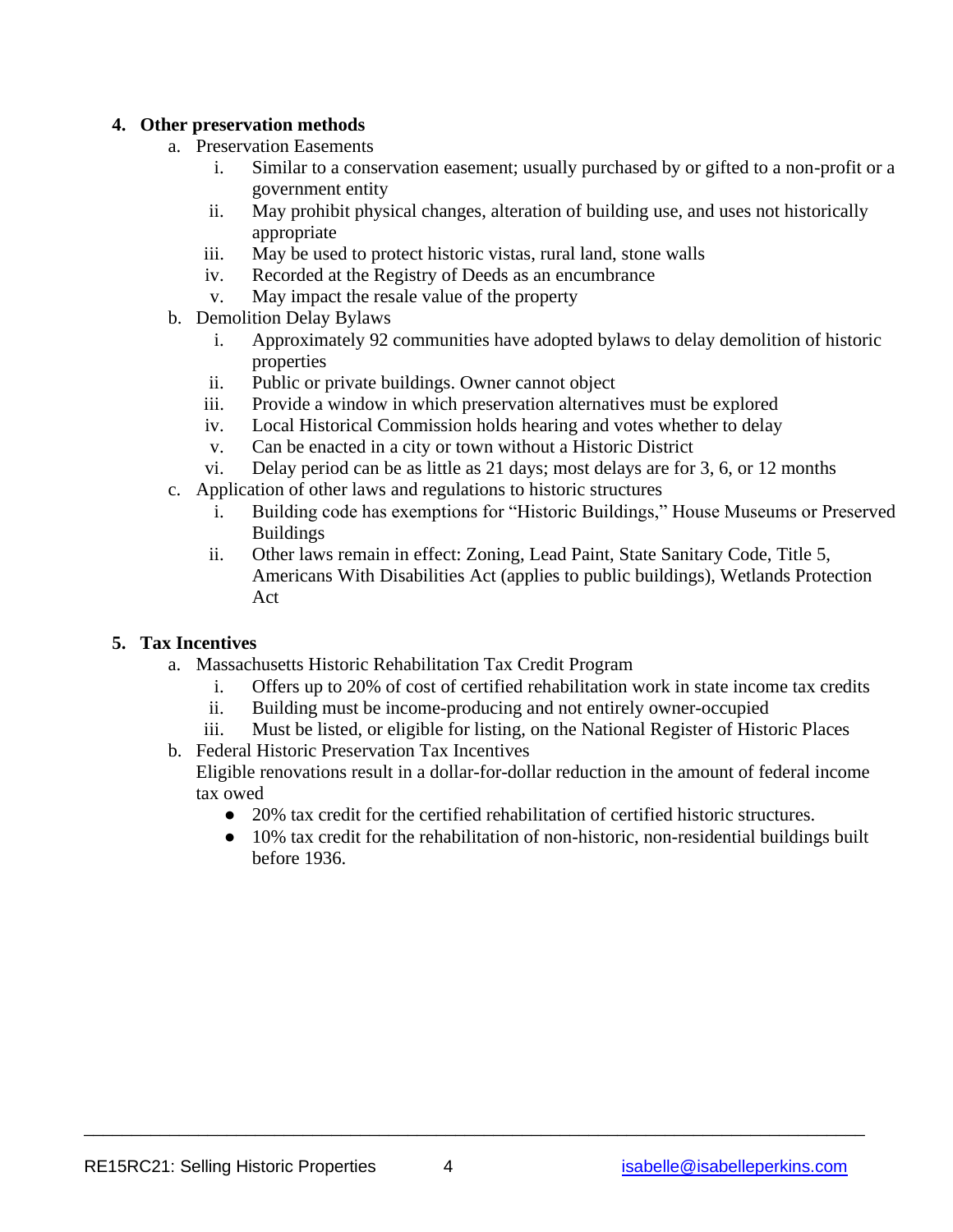### **6. Due Diligence in Transactions Involving Historic Properties**

- a. Licensees must disclose material facts they are aware of that may affect the actions of a buyer or seller, such as historic designations, preservation easements, and regulations limiting use and/or alteration.
- b. When listing a property
	- i. Ask the seller for any information on history and designations
	- ii. Contact the Local Historical Commission for information on the State Register and National Register
	- iii. Check with the neighborhood association if one exists
	- iv. Check records at Town Hall Building Inspector and Planning Department
	- v. Historic District regulations and boundary maps
	- vi. Check Registry of Deeds for easements, deed restrictions, and encumbrances
	- vii. Document your sources, and provide guidance on where to find answers
	- viii. Online resources for selling historic properties
		- [www.historicproperties.com](http://www.historicproperties.com/)
		- [www.oldhouses.com](http://www.oldhouses.com/)
		- [savingplaces.org/magazine-advertising-historic-properties](https://savingplaces.org/magazine-advertising-historic-properties)
		- [www.architecturaldigest.com/](https://www.architecturaldigest.com/)
		- [www.preservationdirectory.com](https://www.preservationdirectory.com/)
		- [www.historicforsale.com](https://www.historicforsale.com/)
		- [www.historicnewengland.com](https://www.historicnewengland.com/)
- c. Considerations for buyers of historic properties
	- i. Future value
	- ii. Lifestyle/use/limitations
	- iii. Increased costs of repair/replacement/insurance
	- iv. Tax incentives for repairs and restoration

#### **7. Review of Architectural Styles**

- Cape Cod Style  $1600s -$ Present
- First Period,  $1600s 1700s$
- Georgian,  $1700 1780$
- Federal,  $1780 1820$
- Greek Revival, 1825-1860
- Gothic Revival,  $1840 1880$
- Italianate, 1840-1885
- Second Empire,  $1855 1885$
- Stick Style, 1860 -1890
- Queen Anne,  $1880 1910$
- Shingle Style,  $1880 1900$
- Craftsman, 1905 1930
- "Home in a Box," 1920 1960
- Colonial Revival, 1880 Present
- $\bullet$  Ranch, 1920 Present
- Raised Ranch, 1960 Present